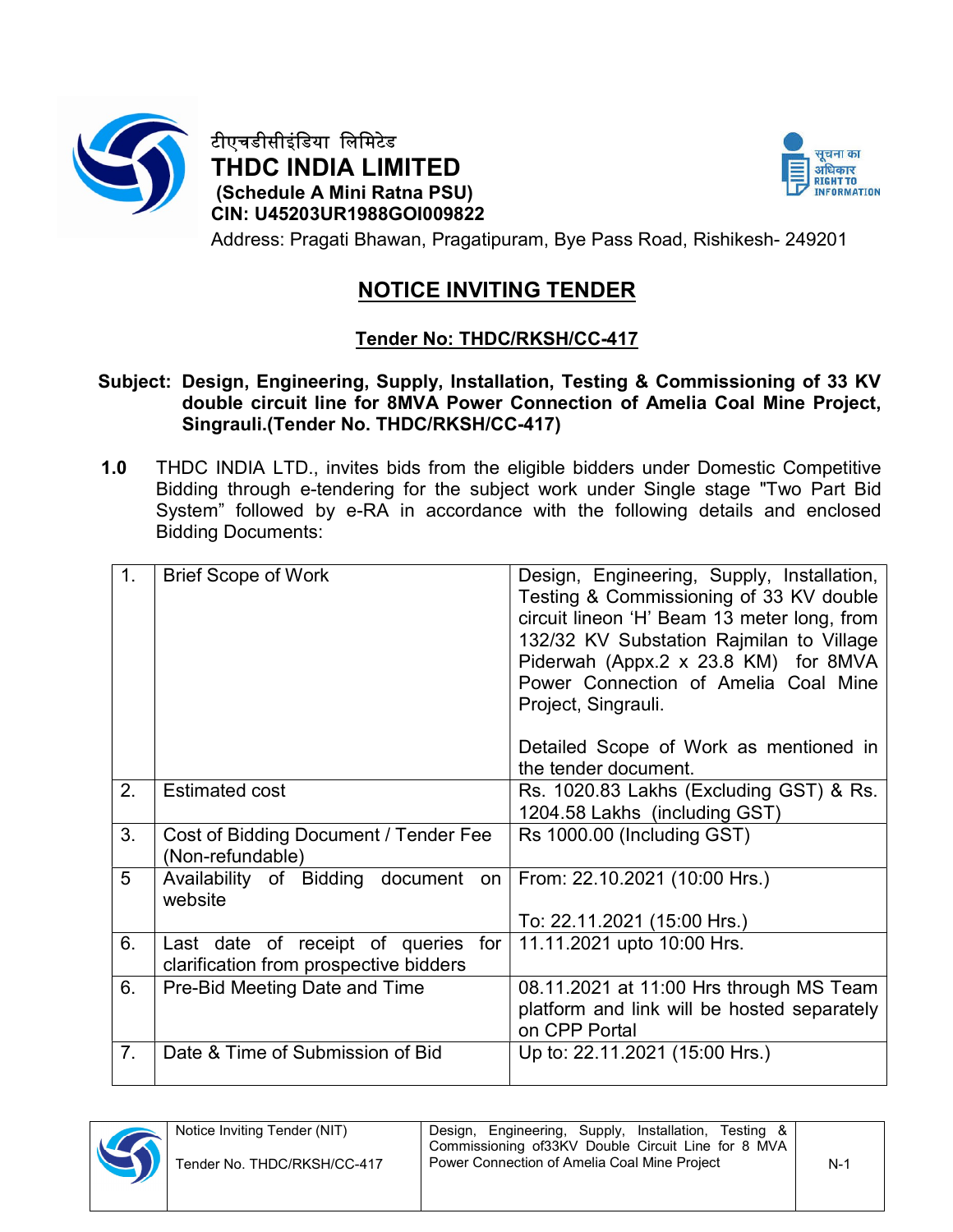| 8.   | Date & Time of opening of Techno- 23.11.2021 at 15:00 Hrs. |                                          |
|------|------------------------------------------------------------|------------------------------------------|
|      | commercial Bid                                             |                                          |
| ່ 9. | Validity of Bid                                            | 180 days from deadline for submission of |
|      |                                                            | bids.                                    |
|      | 10. Currency of Bid                                        | Indian Rupees (INR)                      |

2.0 The bidder must meet the pre-qualification requirement given below:

### Pre-qualification Requirements:

| S.No.            | <b>Criteria</b>                                                                                                                                                                                                                                                                                                                                                                                                                                                                                                                                                                                                                                                                                                                                                                      |
|------------------|--------------------------------------------------------------------------------------------------------------------------------------------------------------------------------------------------------------------------------------------------------------------------------------------------------------------------------------------------------------------------------------------------------------------------------------------------------------------------------------------------------------------------------------------------------------------------------------------------------------------------------------------------------------------------------------------------------------------------------------------------------------------------------------|
| 1.               | <b>General Criteria:</b><br>The bidder must be a valid registered contractors and suppliers in the category "A"<br>class electrical contractor under Madhya Pradesh PoorvKshetra Vidyut Vitaran<br>Company Ltd. (MPPKVVCL) Jabalpur as on the date of last date of bid<br>submission.                                                                                                                                                                                                                                                                                                                                                                                                                                                                                                |
| $\overline{2}$ . | <b>Technical Criteria:</b><br>The bidder should have successfully completed or substantially completed (to<br>qualify for inclusion, at least 80% of the contract value should have been<br>completed) similar works during last seven years as on date of issue of NIT of this<br>tender (On CPP Portal), either of the following: -<br>(a) Three similar works costing not less than the amount of Rs. 4.82 Crores;<br>or<br>(b) Two similar works costing not less than the amount of Rs.6.03 Crores;<br>or<br>(c) One similar work costing not less than the amount of Rs.9.64 Crores;<br>Similar works means: The Bidder should have successfully completed or<br>substantially completed work of supply, installation, testing and commissioning of<br>33 KV or above HT line. |
| $\mathbf{3}$     | <b>Financial Strength:</b><br>a) The average Annual turnover of the bidder, in the preceding three Financial<br>years from the issuance of NIT of this tender (on CPP Portal), should not be<br>less than Rs. 24.50 crores.<br>b) Net worth should not be less than 100% (hundred percent) of the bidder's paid<br>up share capital as on the last day of the preceding financial year from the<br>issuance of NIT (On CPP Portal).                                                                                                                                                                                                                                                                                                                                                  |

Note:

1. Bids from Consortium/ Joint Venture/ Associate / Collaborator are not permitted.

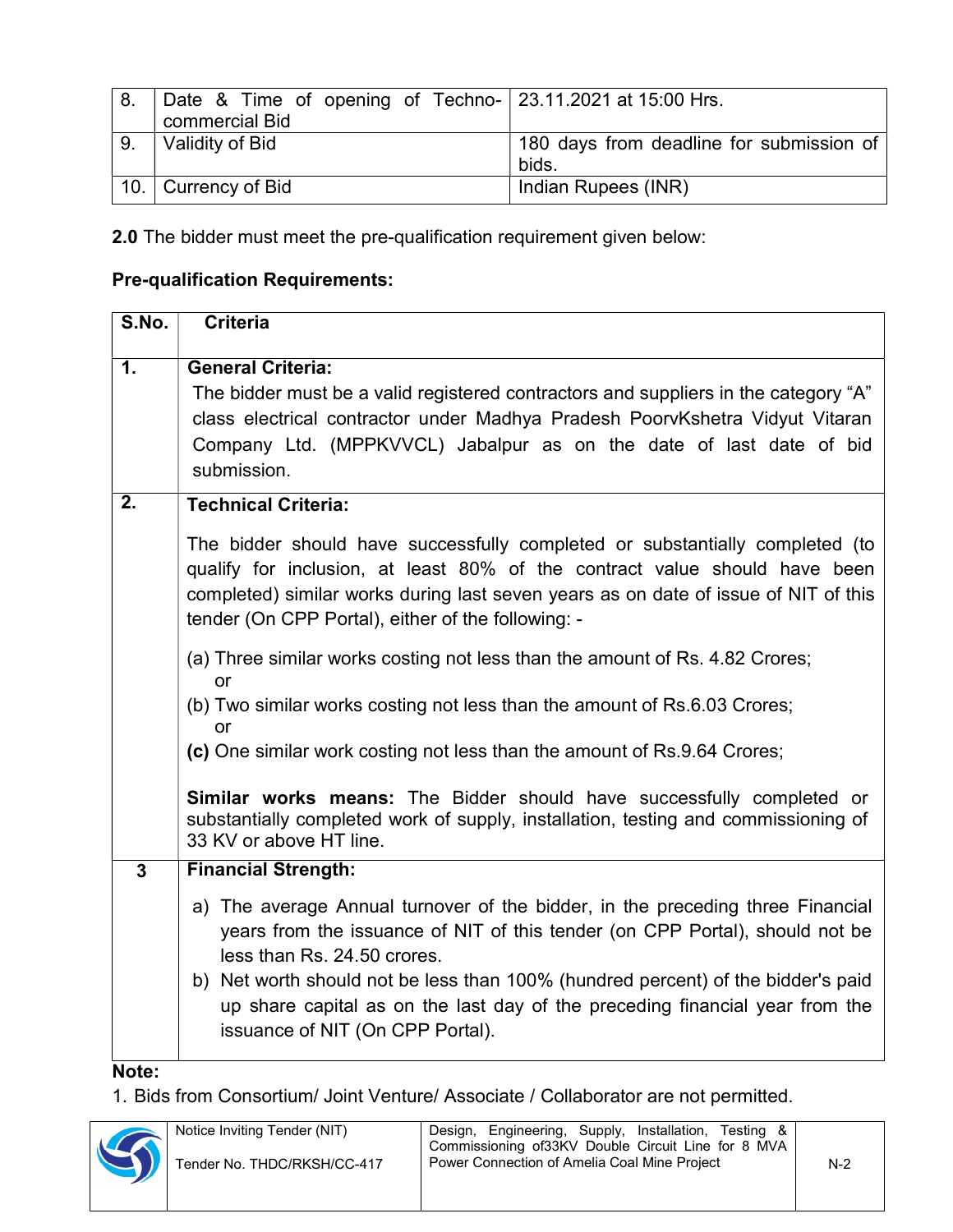- 2. The bidder shall submit proof for a valid registered contractors and suppliers in the category "A" class electrical contractor under M/s MPPKVVCL as on the date of last date of bid submission.
- 3. In support of completed works, the bidder shall submit the copy of last bill passed / completion certificate from authority.
- 4. The work completed in the preceding seven years as on date of issue of NIT even if it has been started earlier, will also be considered as meeting the PQ requirements.
- 5. The work executed by the bidder's group company/ subsidiary company shall not be considered for meeting pre-qualification.
- 6. The work executed by a bidder as a sub-contractor may also be considered provided the certificate issued by main contractor is duly certified by the Authority specifying the scope of work executed by the sub-contractor in support of pre-qualification.
- 7. The work executed by the bidder, as a member of Joint Venture/ Consortium/ Associate/ can also be considered provided:

 The allocation of scope of work between the partners of the Joint Venture/ Consortium/ Associate is clearly defined in the executed JV agreement and bidder's scope of work and breakup of quantities executed by them as individual contribution in the Joint Venture / Consortium/ Associate, duly authenticated by the Authority, meet the relevant provision of PQ requirement.

- 8. The bidder should satisfy the average annual turnover criteria & net worth criteria stipulated above on its own. The Turnover of its Holding Company and subsidiaries will not be considered for the evaluation of annual turnover criteria & net worth criteria.
- 9. The bidder should provide the audited balance sheet for the last three financial years as on date of issue of NIT. In case audited balance sheet not applicable, financial results certified by a Practicing Chartered Accountant must be provided for the proof of Financial strength.
- 10. Net worth means the sum total of the paid-up share capital and free reserve. Free reserve means all reserves credited out of the profits and share premium account but does not include reserves credited out of the revaluation of the assets, write back of depreciation provision and amalgamation. Further any debit balance of Profit and Loss account and miscellaneous expenses to the extent not adjusted or written off, if any, shall be reduced from reserves and surplus.
- 11. Other Income shall not be considered for arriving at annual turnover.

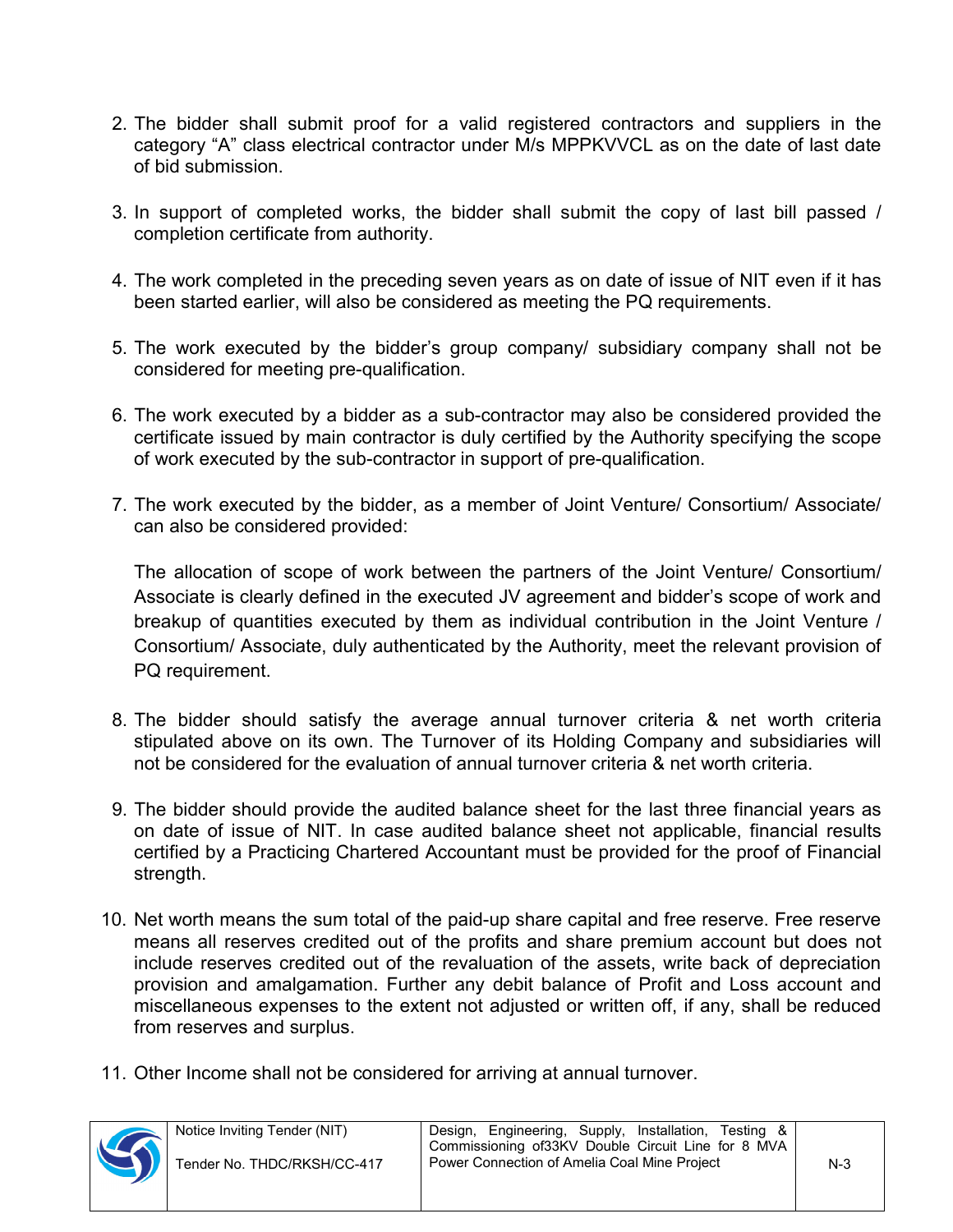- 12. Details of Pre-Qualification Information may be submitted as per Section VIII Annexure-I, Annexure-J, Annexure-K & Annexure-L.
- 3.0 In addition to above party must submit following papers in support of their bid:
	- (i) Scanned Copy of PAN &GST Number
	- (ii) EPF & ESI Registration and EPF& ESI Code number
	- (iii) Documentary evidences in support of PQ Requirements: Bidders have to furnish the experience certificate for satisfactory completion of work of similar nature mentioning Agreement no., value of work, name of work, date of start, date of completion, signature, name and designation with stamp of issuing authority etc.
	- (iv) Turn over certificate/balance sheet of last three years as mentioned in PQ criteria.
	- (v) Tender form, Bid security declaration form etc. as per formats annexed in the tender documents.

## 4.0 Additional Notes:

- 1. Bids are invited through e-tendering by uploading and submitting the same on CPP (Central Public Procurement) e-procurement Portal website http://eprocure.gov.in/eprocure/app
- 2. The complete Bidding Document is available on CPP e-procurement Portal website http://eprocure.gov.in/eprocure/app The bidders may download the Bidding Documents accordingly after bidder registration.
- 3. All future amendments/ corrigendum/ addenda/ clarifications, if any, shall be uploaded on the website http://eprocure.gov.in/eprocure/app only. Bidders shall keep themselves updated with all such amendments/ corrigendum/ addenda/ clarifications.
- 4. The Bids are invited under single stage Two-Part Bid System followed by e-RA. The first part (Part-I) called "PQ and Techno-Commercial Bid" shall contain Bid Security declaration form, Pre-qualification information & documentary evidence in support thereof and Techno-Commercial Information. The Part-I (PQ and Techno-commercial Bid) and Part-II (Price Bid) are to be uploaded & submitted on CPP e-procurement Portal website - http://eprocure.gov.in/eprocure/app only in the prescribed format. No hard copy of the Price Bid shall be accepted. e-RA details are given in bidding documents.
- 5. 'Bid Security Declaration', 'Power of Attorney' and 'Integrity Pact' shall be submitted in a sealed envelope separately offline by the stipulated bid submission closing date and time.
- 6. Conditional Bid may run the risk of rejection.



Tender No. THDC/RKSH/CC-417